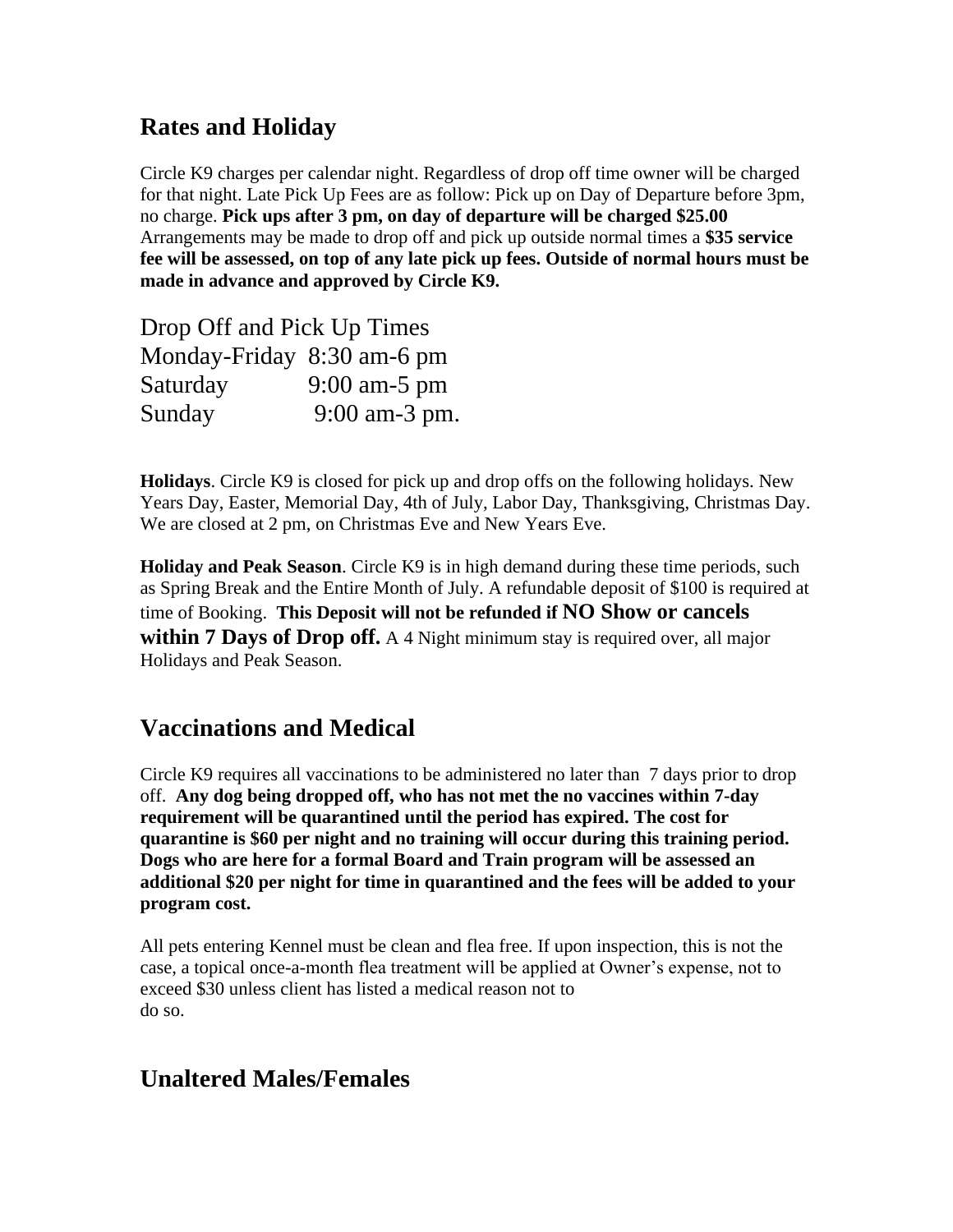Circle K9 accepts unaltered males and female dogs. If the Owners female dog is in heat or goes into heat while at Circle K9, the cost of Boarding will be \$**60** per night, if training sessions are scheduled it is an additional **\$25 per night for a total of \$75.** . If the Dog is here for a formal Board and Train Program, an additional **\$15** per day will be added on to the program cost, for days the female is in heat. This is necessary due to the laborintensive precautions, clean up and affect on the other kennel dogs. Owner acknowledges that even with these precautions there may be a chance the dog may be impregnated and owner releases Circle K9 from all medical bills and other costs which may be associated with such pregnancy.

# **Special Handling: Aggressive Dogs:**

Circle K9 accepts aggressive dogs at our sole discretion. If a dog can only be handled by one of our trainers for reasons of dropping off/picking up/bathroom rotations etc. The **cost of Boarding is \$60 per night, Boarding with Training is \$75 per night, an additional \$15 per night will be added onto Formal Board and Train programs. These costs will remain until Circle K9 deems the dogs can be safely handled by our Kennel Staff.** 

**Dropoff/Pick up times must be arranged in advance and are subject to Circle K9's schedule of Trainers. Please call the office for more information on this process.** 

### **Board and Trains, Boarding with Training**

All Lessons included in Board and Trains must be used within **90 Days** from the day the dog goes home from the original Board and Train. After 90 days any unused lessons are null and void, and do not have any cash value. Lessons are non-transferable to a different owner or dog.

If the dog becomes sick or injured during a Board and Train and is unable to finish the designated time frame. The owner agrees to pay **\$50** per night for the time the dog was in training to the day the dog goes home. The dog may come back to finish the training once the dog is healthy to do so. The amount paid will be applied to the full price of the board and train.

Owner acknowledges that Circle K9 uses a high-quality food for the training process. Owner agrees that Circle K9 is not responsible for any medical issues arising from use of such food. Such issues as digestive upset or a manufacturer recall. We feed a high-quality pet food if the owner does not bring the dog's own kibble. Circle K9 is not responsible if dog has any adverse reaction to kennel food.

#### **WE Recommend bringing your own dog food to reduce the risk of upsetting the digestive system. If you do not we will feed Taste of The**